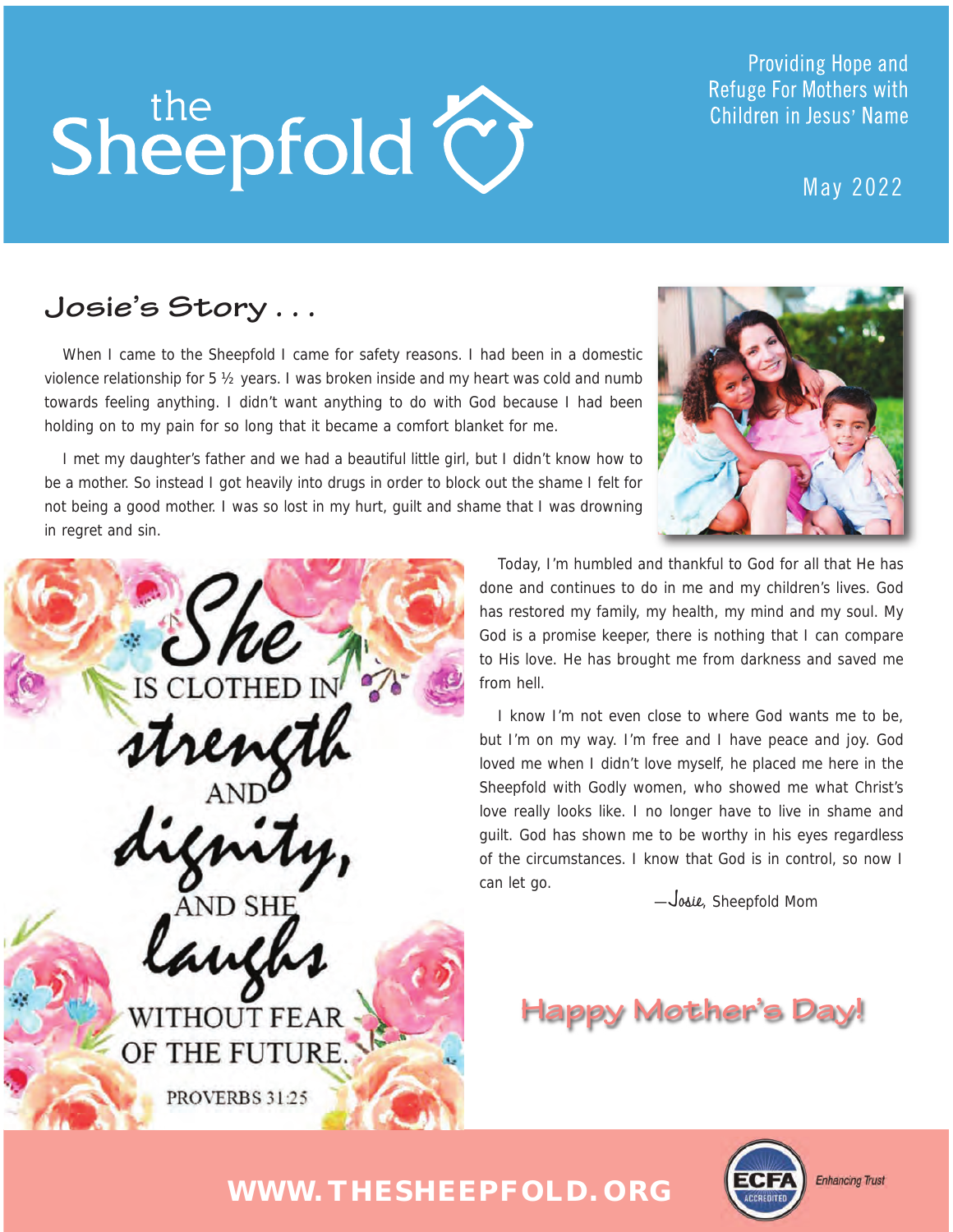Dear Sheepfold, these you for this Dear Sheeping, and Dikes, We beautiful model for all that you do! From Emmor the sheepfalde louse



#### A Stitch in Time...

Here at the Sheepfold we love having our Residents learn and grow in all aspects of life. We are grateful for the unique opportunities offered to them so they can broaden their life skills.

Sewing is one of those unique skills that few of us learn these days. For our Residents having the ability to sew, even in simple ways is empowering. Having a new tool under their belt to care for themselves and their family in a fun way is a wonderful gift.





**If you know someone in Domestic Violence, please have them call the National Domestic Violence Hotline 800-978-3600 or the Sheepfold 877-743-3736**

**Shop or Donate New or Gently Used Goods at Sheepfold Boutique, 810 N Tustin Street, Orange CA 92867**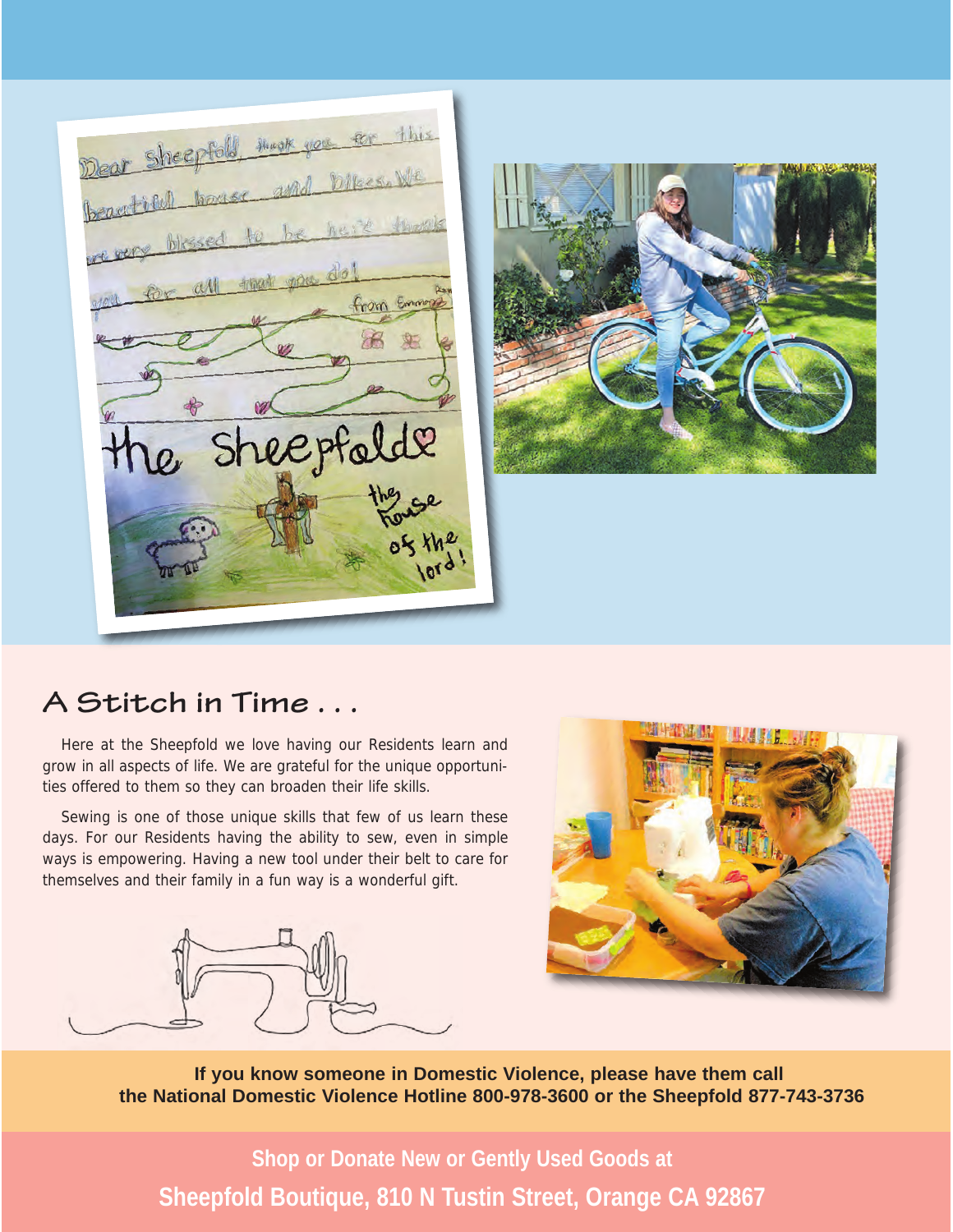# **Prayer Request**

During Bible study we ask our moms if they have any prayer requests. Often they ask for strength to make it through each day, that their kids will feel loved and whole again and they give thanks to God for providing for them.

One of our Mom's said she would like pray, but didn't know how. I encouraged her to just start talking to Him like we're talking to each other. She said, "okay" and started to talk to her Father. It was beautiful and special listening to her. She cried as she spoke with Him because of the intimacy prayer brings. (Jeremiah 29:12)



He already knows everything about us. He just waits for us to reach out to him. We don't have to be super intellectual orF spiritual. It's as simple as you talking to me. If you haven't reached out to your Father lately, I would like to encourage you to speak with Him. He is waiting to hear from you! He loves us all so much! (John 3:16)

—Chrissy, House Manager



#### **We Love Celebrating Mother's Day!**

**To make a donation, please use the enclosed envelope or visit thesheepfold.org/donate. OR, TEXTING (714) 942-5560. Thank You for your generosity!!**